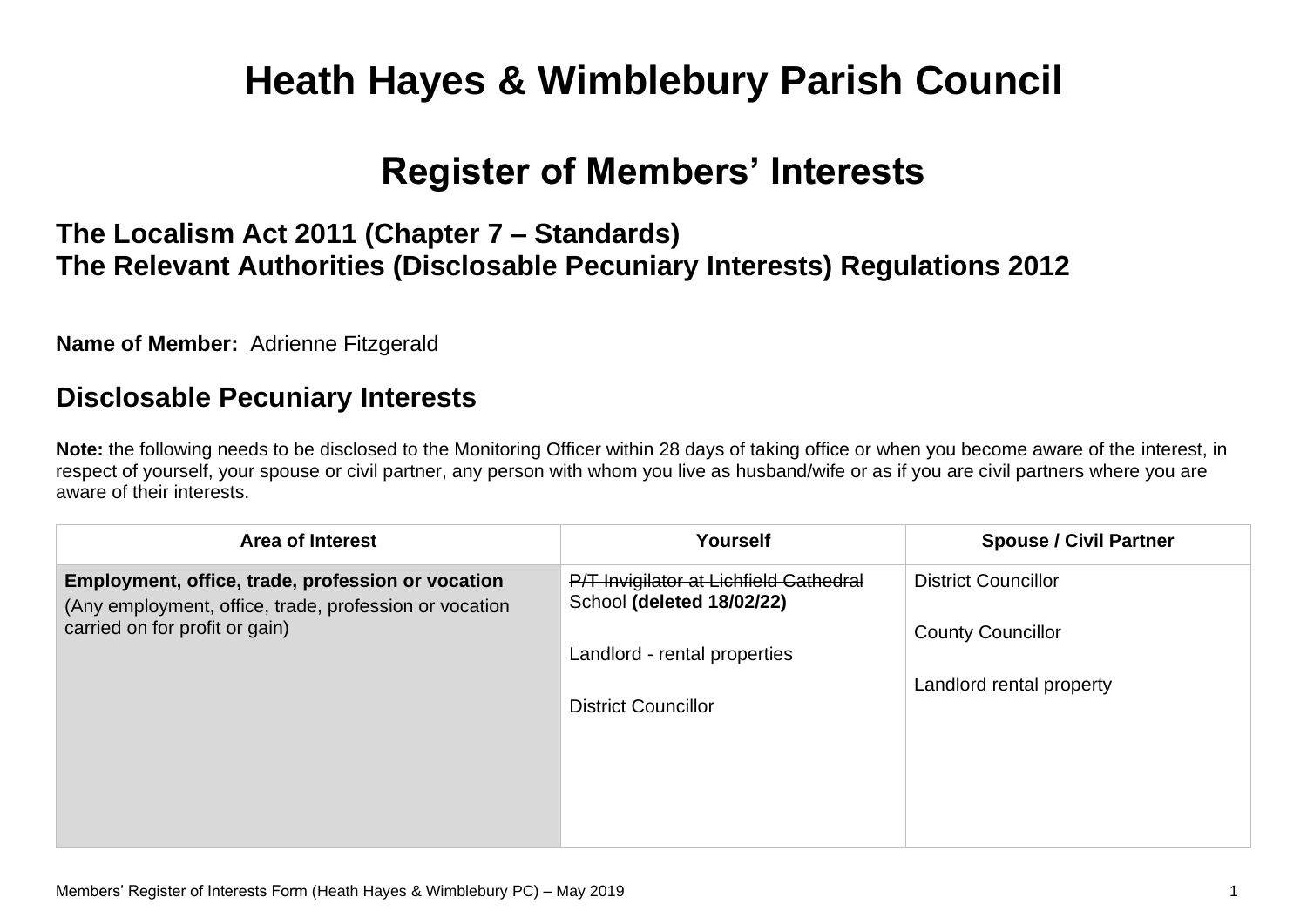| <b>Area of Interest</b>                                                                                                                                                                                                                                                                                                                                                                                                                               | Yourself                                                      | <b>Spouse / Civil Partner</b>                                 |
|-------------------------------------------------------------------------------------------------------------------------------------------------------------------------------------------------------------------------------------------------------------------------------------------------------------------------------------------------------------------------------------------------------------------------------------------------------|---------------------------------------------------------------|---------------------------------------------------------------|
| Sponsorship<br>(Any payment or provision of any other financial benefit<br>(other than from the relevant authority) made or provided<br>within the relevant period in respect of any expenses<br>incurred in carrying out duties as a member, or towards the<br>election expenses.<br>This includes any payment or financial benefit from a trade<br>union within the meaning of the Trade Union and Labour<br>Relations (Consolidation) Act 1992(a). | Election expenses -<br><b>Conservative Association</b>        | Election expenses -<br><b>Conservative Association</b>        |
| <b>Contracts</b><br>(Any contract which is made between the relevant person<br>(or a body in which the relevant person has a beneficial<br>interest) and the relevant authority -<br>under which goods or services are to be provided or<br>(a)<br>works are to be executed; and<br>which has not been fully discharged.<br>(b)                                                                                                                       | N/A                                                           | N/A                                                           |
| Land<br>(Any beneficial interest land which is within the area of the<br>relevant authority)                                                                                                                                                                                                                                                                                                                                                          | Details withheld under section 32 of the<br>Localism Act 2011 | Details withheld under section 32 of the<br>Localism Act 2011 |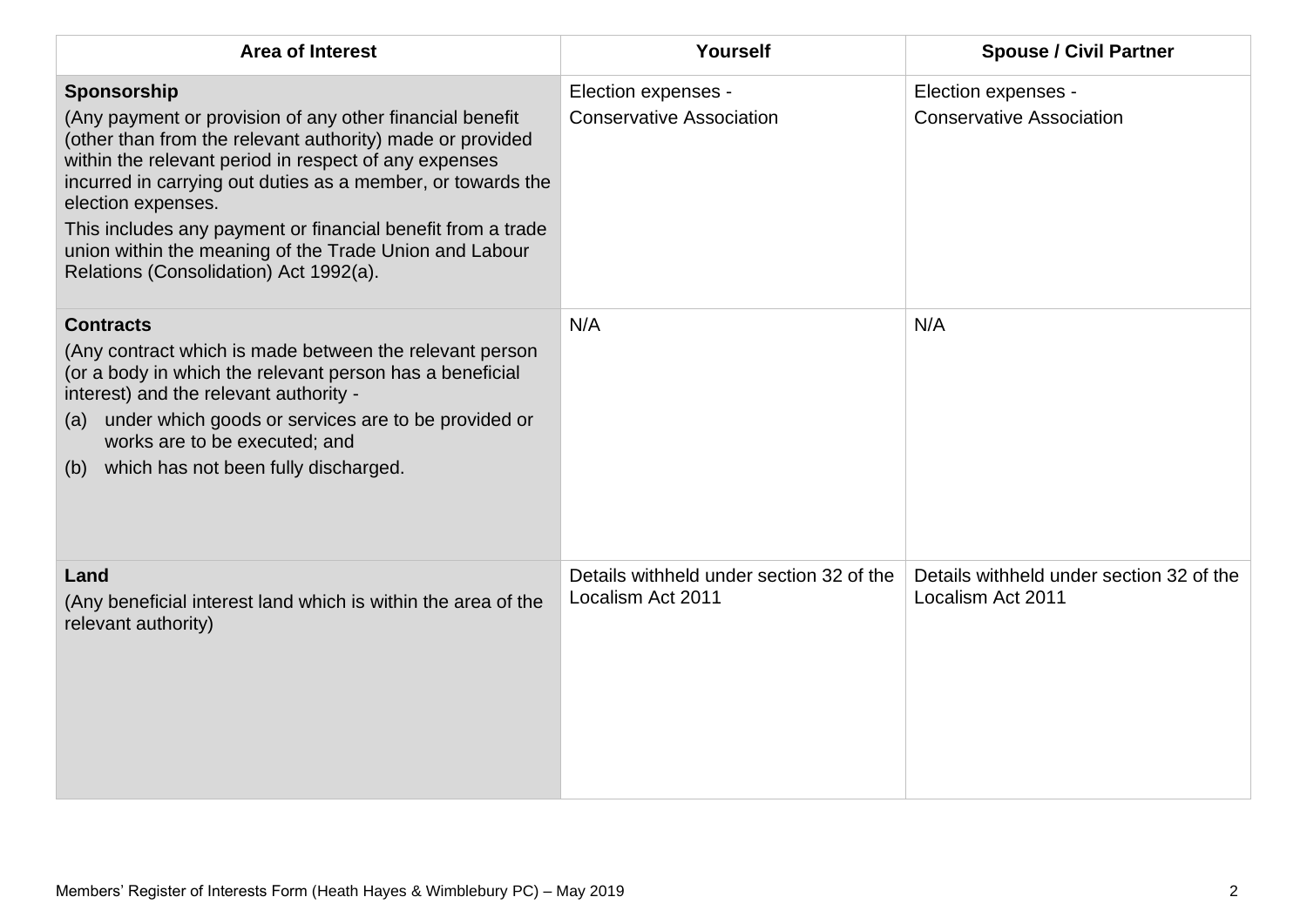| <b>Area of Interest</b>                                                                                                                                                                                                                                                                                                                                                                                                                                                                                                                                                                                                                              | Yourself | <b>Spouse / Civil Partner</b> |
|------------------------------------------------------------------------------------------------------------------------------------------------------------------------------------------------------------------------------------------------------------------------------------------------------------------------------------------------------------------------------------------------------------------------------------------------------------------------------------------------------------------------------------------------------------------------------------------------------------------------------------------------------|----------|-------------------------------|
| <b>Licences</b><br>(Any licence (alone or jointly with others) to occupy land in<br>the area of the relevant authority for a month or longer.                                                                                                                                                                                                                                                                                                                                                                                                                                                                                                        | N/A      | N/A                           |
| <b>Corporate tenancies</b><br>(Any tenancy where to your knowledge) -<br>the landlord is the relevant authority; and<br>(a)<br>the tenant is a body in which the relevant person has<br>(b)<br>a beneficial interest.                                                                                                                                                                                                                                                                                                                                                                                                                                | N/A      | N/A                           |
| <b>Securities</b><br>(Any beneficial interest in securities of a body where -<br>that body where to your knowledge has a place of<br>(a)<br>business or land in the area of the relevant authority;<br>and<br>either -<br>(b)<br>the total nominal value of the securities exceeds<br>(i)<br>£25,000 or one hundredth of the total issued<br>share capital of that body; or<br>if the share capital of that body is of more than<br>(ii)<br>one class, the total nominal value of the shares of<br>any one class in which the relevant person has a<br>beneficial interest exceeds one hundredth of the<br>total issued share capital of that class. | N/A      | N/A                           |